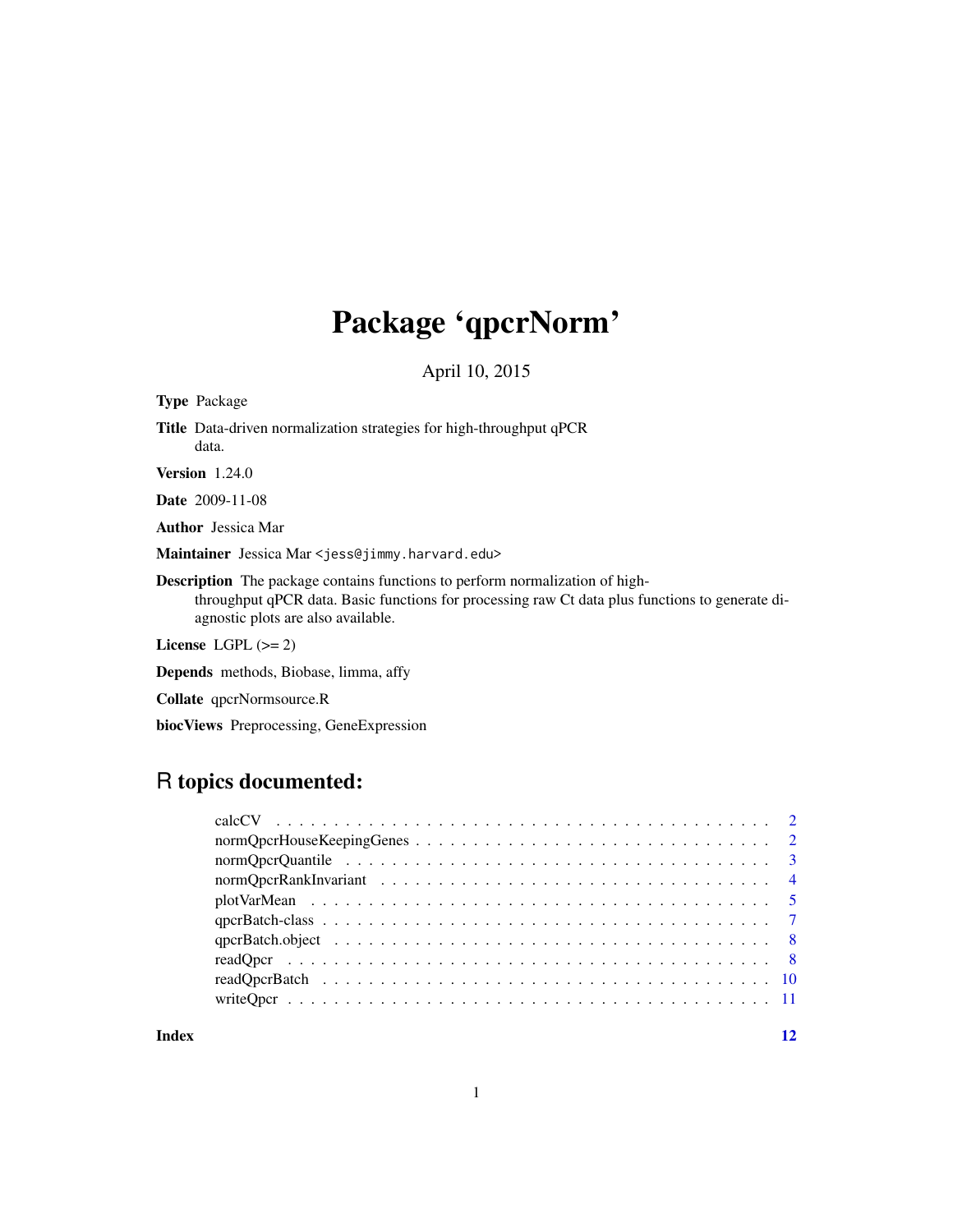<span id="page-1-0"></span>

This function calculates the coefficient of variation for each gene in the qPCR experiment, and returns the average coefficient of variation across all genes.

#### Usage

```
calcCV(qBatch)
```
## **Arguments**

qBatch A qpcrBatch object.

## Value

A numeric value.

#### Author(s)

Jess Mar <jess@jimmy.harvard.edu>

#### Examples

```
data(qpcrBatch.object)
mynormRI.data <- normQpcrRankInvariant(qpcrBatch.object, 1)
mynormQuant.data <- normQpcrQuantile(qpcrBatch.object)
barplot(c(calcCV(mynormRI.data), calcCV(mynormQuant.data)), col=c("red", "blue"))
```
normQpcrHouseKeepingGenes

*Function for Housekeeping Gene Normalization of qPCR Data.*

## Description

Implements housekeeping gene normalization for a [qpcrBatch](#page-6-1) object.

## Usage

normQpcrHouseKeepingGenes(qBatch, hkeep.genes)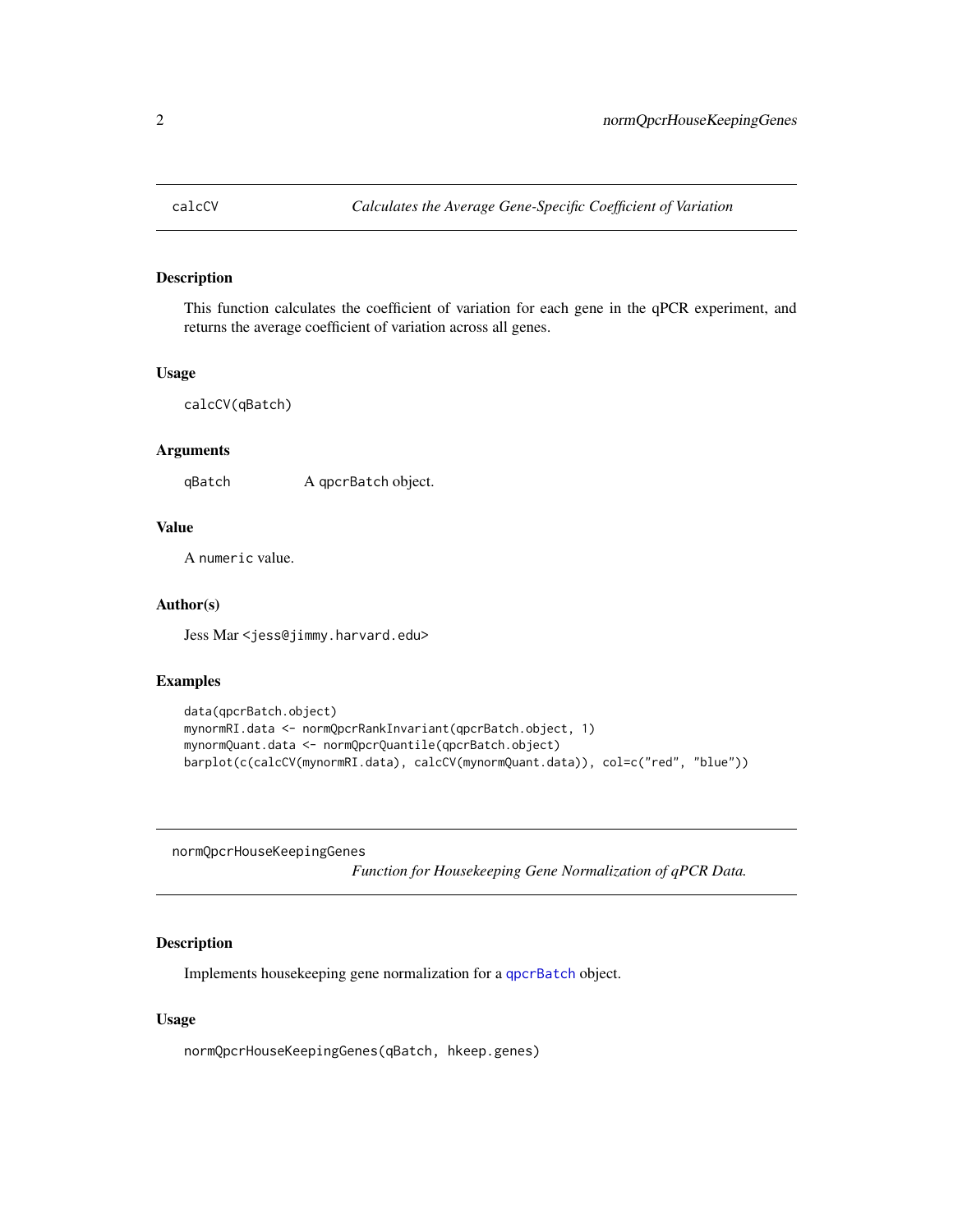## <span id="page-2-0"></span>Arguments

| aBatch      | A government object to be normalized.                                                            |
|-------------|--------------------------------------------------------------------------------------------------|
| hkeep.genes | Character vector, specifying which house keeping genes to be used for normal-<br><i>ization.</i> |

## Details

The names in hkeep.genes must be a subset of the gene or primer pair names slot in the [qpcrBatch](#page-6-1) object.

## Value

A [qpcrBatch](#page-6-1) object, the normalized slot is now set at TRUE.

#### Author(s)

Jess Mar <jess@jimmy.harvard.edu>

## See Also

[normQpcrQuantile](#page-2-1), [normQpcrRankInvariant](#page-3-1)

## Examples

```
data(qpcrBatch.object)
mynormHK.data <- normQpcrHouseKeepingGenes(qpcrBatch.object, c("Gpx4"))
```
<span id="page-2-1"></span>normQpcrQuantile *Function for Quantile Normalization of qPCR Data.*

## Description

Implements quantile normalization for a [qpcrBatch](#page-6-1) object. We have adapted this algorithm from the function [normalizeBetweenArrays](#page-0-0) from the limma package.

Data in a [qpcrBatch](#page-6-1) object is normalized such that within an experiment, the expression distributions

across plates are more or less identical, and across experiments, the expression distributions are also now more or less identical.

## Usage

```
normQpcrQuantile(qBatch)
```
#### Arguments

qBatch A link{qpcrBatch} object.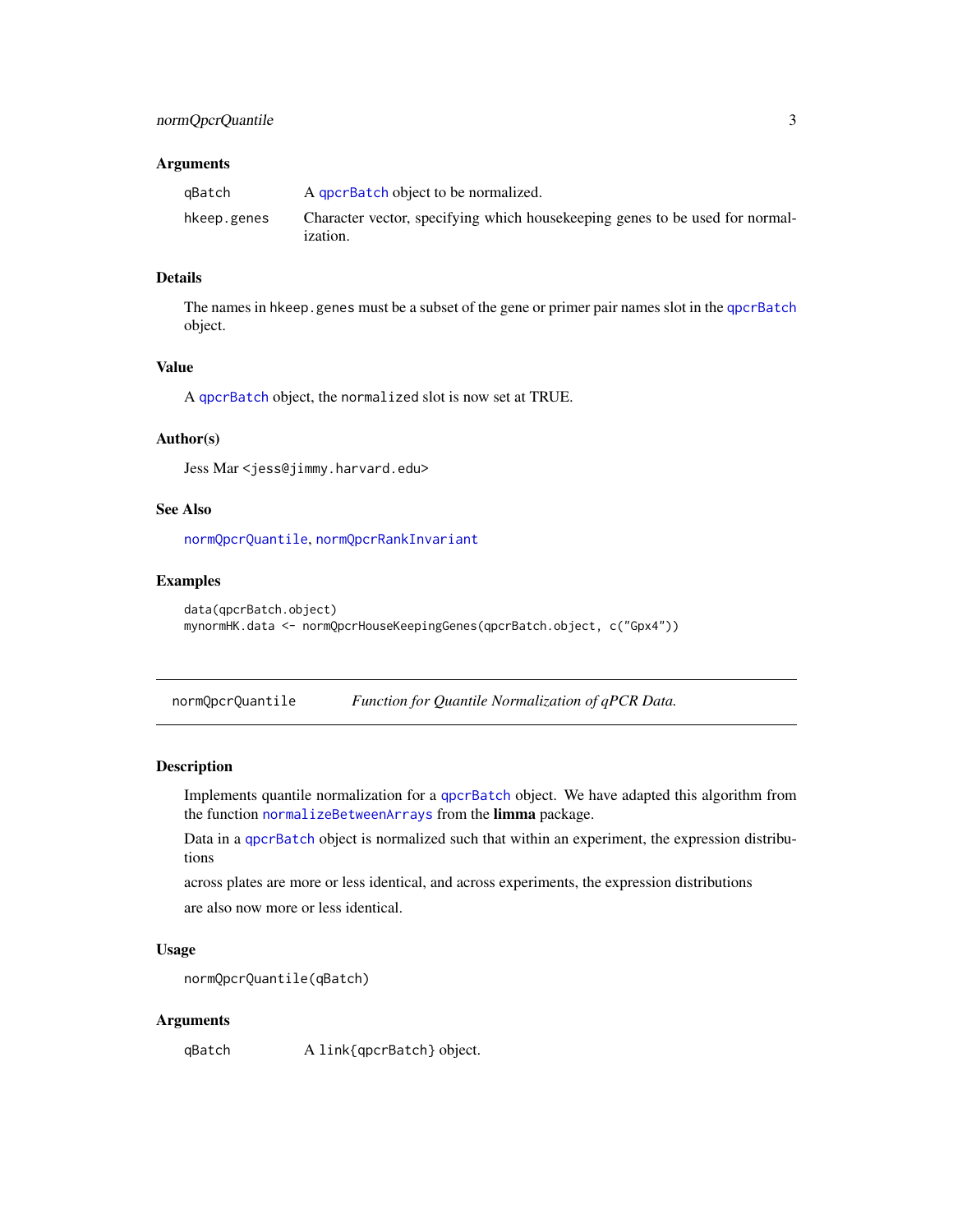## <span id="page-3-0"></span>Value

A link{qpcrBatch} object, the normalized slot is now set at TRUE.

#### Author(s)

Jess Mar <jess@jimmy.harvard.edu>

## See Also

[normQpcrRankInvariant](#page-3-1), [normalizeBetweenArrays](#page-0-0)

#### Examples

```
data(qpcrBatch.object)
mynormQuant.data <- normQpcrQuantile(qpcrBatch.object)
```
<span id="page-3-1"></span>normQpcrRankInvariant *Function for Rank-Invariant Set Normalization for qPCR Data.*

#### **Description**

Implements rank-invariant set normalization for a [qpcrBatch](#page-6-1) object. We have adapted this algorithm from the function normalize. invariantset from the affy package.

## Usage

```
normQpcrRankInvariant(qBatch, refType, rem.highCt = FALSE, thresh.Ct = 30)
```
#### Arguments

| qBatch     | A gpcrBatch object.                                                                                                                                      |  |
|------------|----------------------------------------------------------------------------------------------------------------------------------------------------------|--|
| refType    | Indicates what reference sample should be used, can be an integer or character<br>string. See Details below.                                             |  |
| rem.highCt | Logical indicator, TRUE if user wishes to remove genes with high Ct values<br>(very low expression) that may be associated poor data quality.            |  |
| thresh.Ct  | Numerical value indicating the Ct value cutoff threshold, if $rem. highCt = FALSE$ ,<br>genes with Ct values > thresh. Ct are removed from the data set. |  |

#### Details

The algorithm computes all rank-invariant sets of genes between pairwise comparisons where each experimental sample in the qpcrBatch object is paired against a reference. There are several ways to specify what a sensible choice for the reference sample should be.

1. The reference is an experimental sample in the qpcrBatch object. Specify refType as an integer value, corresponding to the index of which experimental sample is the reference.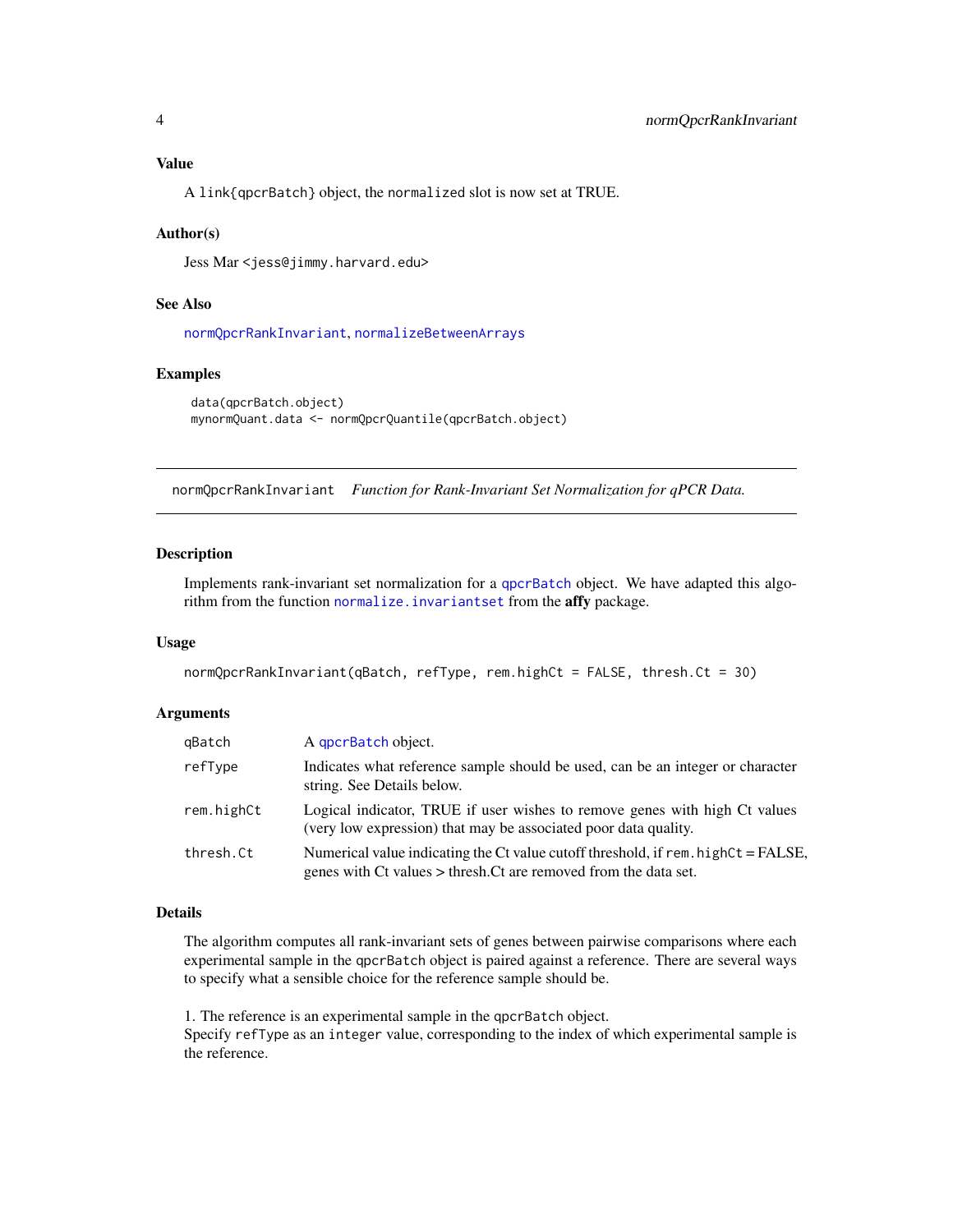<span id="page-4-0"></span>2. The reference is the sample which is closest to mean of all the experiments. Specify  $refType = "mean".$ 

3. The reference is the sample which is closest to median of all the experiments. Specify refType = "median".

4. The reference is the mean of all experiments in the qpcrBatch object. Specify refType = "pseudo.mean".

5. The reference is the median of all experiments in the qpcrBatch object. Specify refType = "pseudo.median".

#### Value

A [qpcrBatch](#page-6-1) object, the normalized slot is now set at TRUE. The names of the rank-invariant genes used for normalization are stored as a vector in the normGenes slot of the qpcrBatch object returned. To retrieve the rank-invariant gene names, use qpcrBatch@normGenes.

### Author(s)

Jess Mar <jess@jimmy.harvard.edu>

## See Also

[normQpcrQuantile](#page-2-1), [normalize.invariantset](#page-0-0)

## Examples

```
data(qpcrBatch.object)
mynormRI.data <- normQpcrRankInvariant(qpcrBatch.object, 1)
mynormRI.data@normGenes # retrieves names of genes in the rank-invariant set
```
plotVarMean *Constructs scatter plot to compare the effects of two normalization algorithms on a qPCR dataset.*

#### Description

This function makes a scatter plot which serves as a useful exploratory tool in evaluating whether one normalization algorithm has been more effective than another on a given qPCR dataset.

#### Usage

plotVarMean(qpcrBatch1, qpcrBatch2, normTag1 = "Normalization Type1", normTag2 = "Normalization Type2"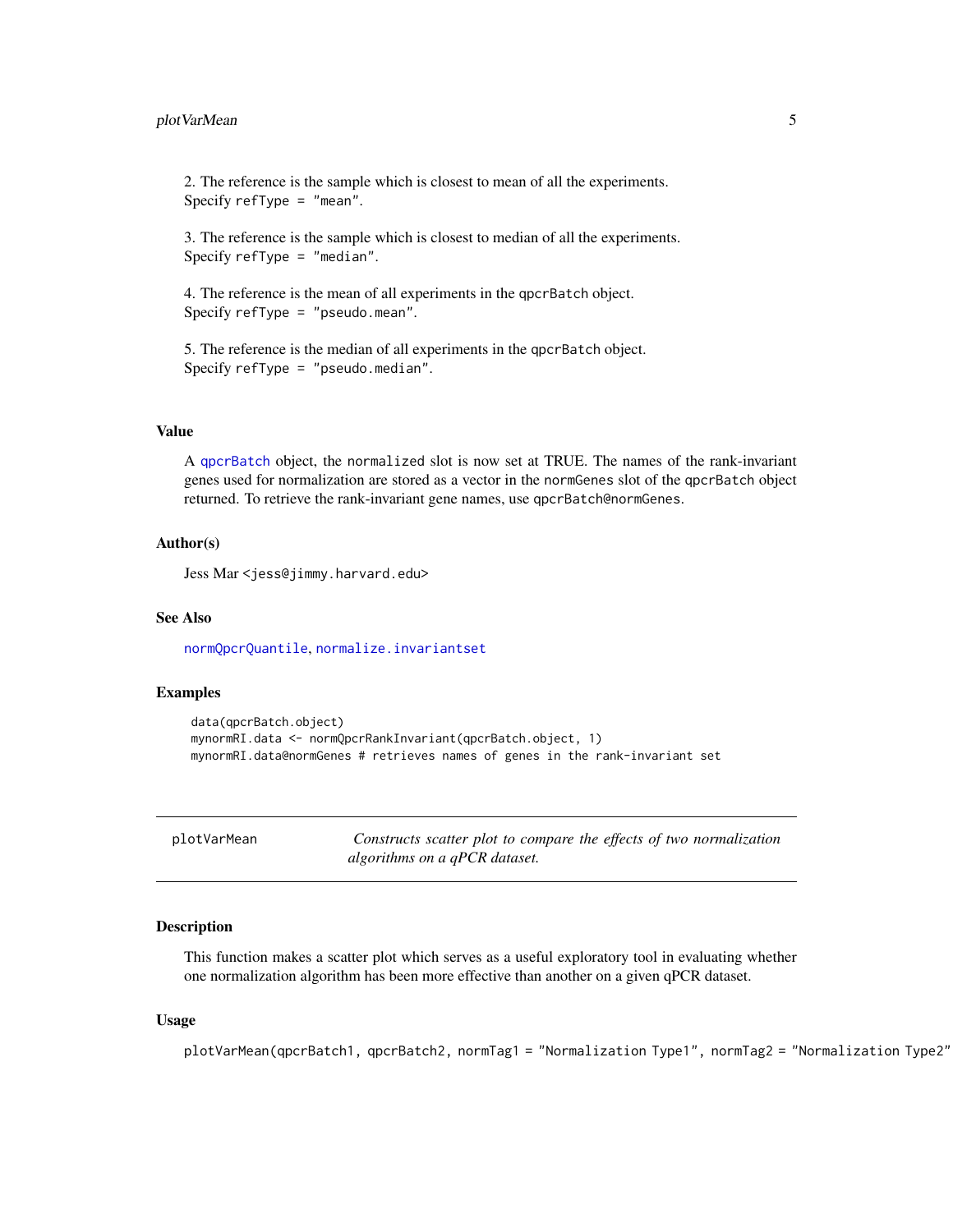#### Arguments

| qpcrBatch1           | A gpcrBatch object.                                                                   |
|----------------------|---------------------------------------------------------------------------------------|
| qpcrBatch2           | A gpcrBatch object.                                                                   |
| normTag1             | Character string denoting what normalization algorithm was used for this data<br>set. |
| normTag2             | Character string denoting what normalization algorithm was used for this data<br>set. |
| $\ddot{\phantom{0}}$ | Further arguments can be supplied to the plot function.                               |
|                      |                                                                                       |

## Details

For each gene, the function plots its log-transformed ratio of its expression variance in one normalized dataset versus another normalized dataset, i.e. let Gij be the variance of the expression values of gene i that have been normalized with method j. We plot the natural log-transformed ratio of Gij to Gik on the y-axis, and the average expression of gene i on the x-axis for all genes. /cr The red curve represents a smoothed lowess curve that has been fitted to reflect the overall trend of the data. When the red curve drops below  $y = 0$  (the blue dotted line) we know that method j effects a greater reduction in the variation of the data over method k. Similarly, when the red curve is above  $y = 0$ , method k is more effective in reducing the variation in the data than method j. If the data from both methods have similar variances then the red curve should remain at  $y = 0$ . Bolstad et al. (2003) originally used these plots for variance comparisons of different normalization methods for high density oligonucleotide array data.

## Value

A plot object.

#### Author(s)

Jess Mar <jess@jimmy.harvard.edu>

#### References

Bolstad B et al. A comparison of normalization methods for high density oligonucleotide array data based on variance and bias. Bioinformatics, 2003.

## See Also

[plot](#page-0-0)

#### Examples

- # data(qpcrBatch.object)
- # mynormRI.data <- normQpcrRankInvariant(qpcrBatch.object, 1)
- # mynormQuant.data <- normQpcrQuantile(qpcrBatch.object)
- # plotVarMean(mynormRI.data, mynormQuant.data, normTag1="Rank-Invariant", normTag2="Quantile", main="Comparing Two Data-driven Methods")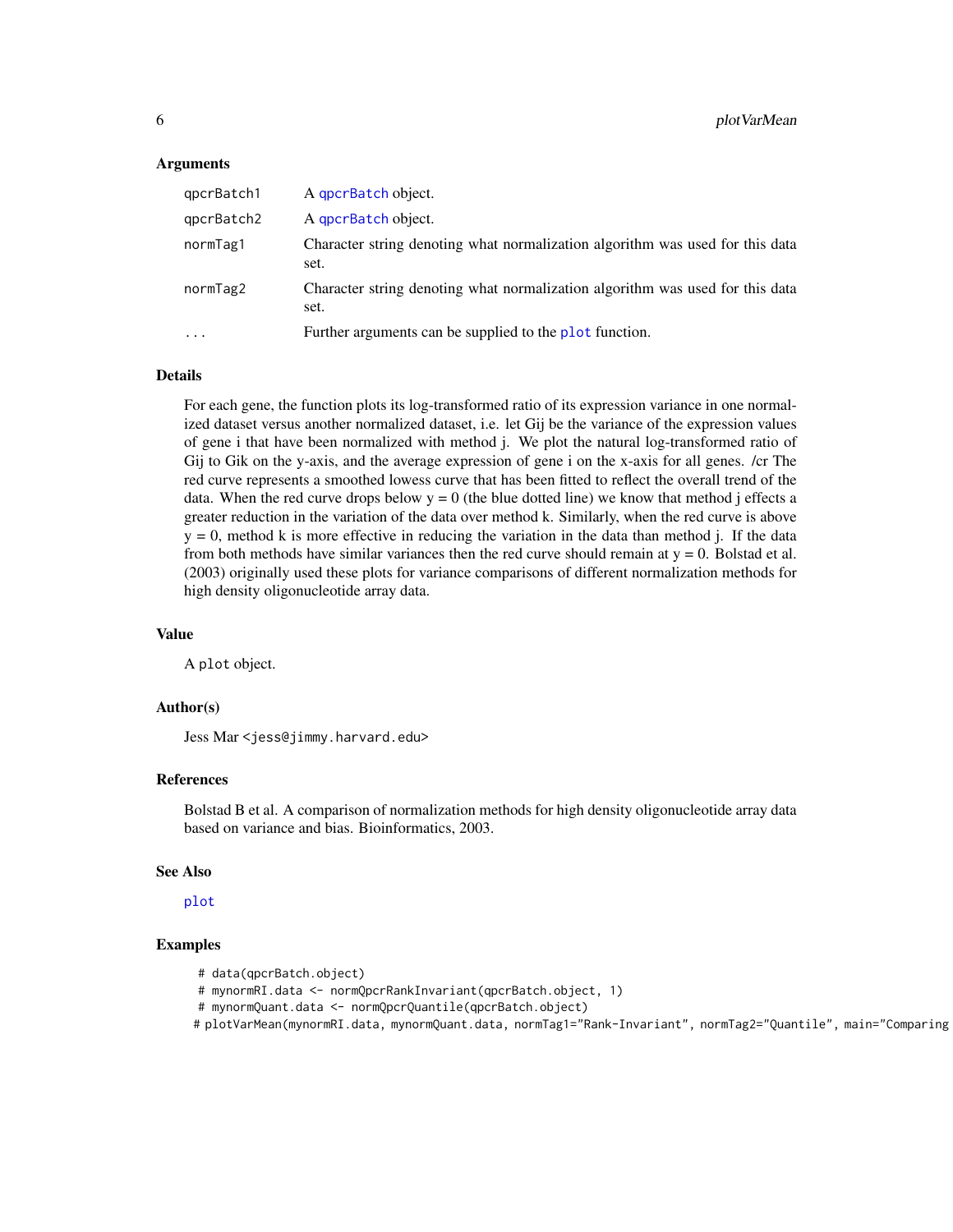<span id="page-6-1"></span><span id="page-6-0"></span>This is a class representation for qPCR expression data.

## Objects from the Class

Objects can be created using the function [readQpcr](#page-7-1) or [readQpcrBatch](#page-9-1) to read in raw data from a text file(s). Objects can also be created by using new("qpcrBatch", ...).

## Slots

geneNames: Character vector denoting gene or primer pair names.

plateIndex: Character vector denoting plate indices.

exprs: Matrix of qPCR expression values, normally these are the Ct values.

normalized: Logical value, TRUE if expression data has been normalized.

normGenes: Character vector of genes used by the normalization algorithm.

#### Methods

No methods have yet been defined with class "qpcrBatch" in the signature.

## Note

This class is better describe in the vignette.

## Author(s)

Jess Mar <jess@jimmy.harvard.edu>

#### Examples

```
## load example data
data(qpcrBatch.object)
class(qpcrBatch.object)
```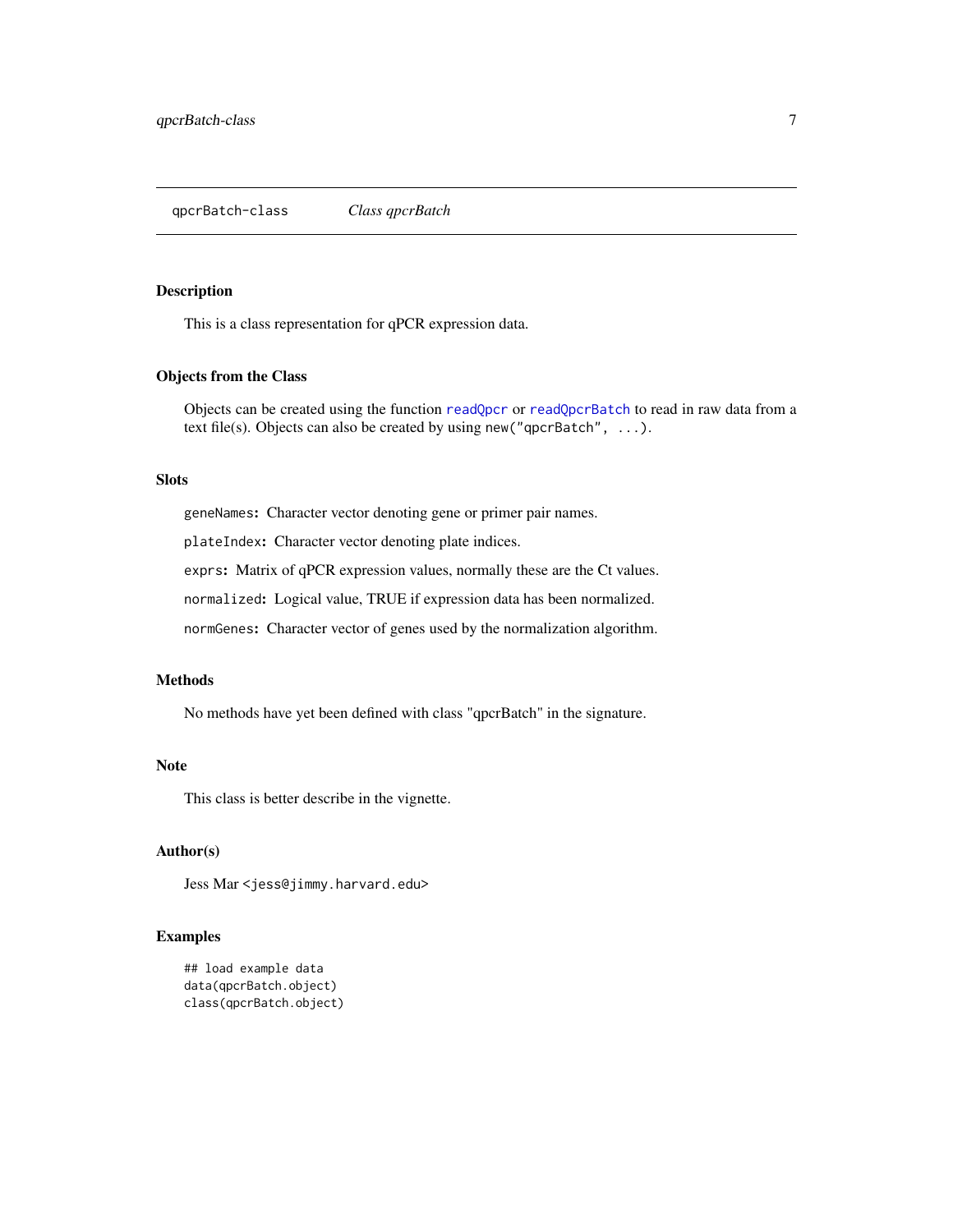<span id="page-7-0"></span>

This is an artifically generated qPCR data set. The data set has been closely simulated from original data for 2396 genes on 13 time points. Each measurement within the one sample was repeated over three replicate wells, across multiple plates.

#### Usage

data(qpcrBatch.object)

#### Format

A data frame with 2396 observations on the following 41 variables.

Primers Character vector of gene or primer pair names.

Plate\_Index Numeric vector denoting plate indices.

Time1\_Rep1 Ct values for first time point, first replicate.

Time1\_Rep2 Ct values for first time point, second replicate.

Time1\_Rep3 Ct values for first time point, third replicate.

#### Examples

data(qpcrBatch.object)

<span id="page-7-1"></span>readQpcr *Data Input Function for a Single qPCR Experiment.*

#### Description

This function reads in data from a single qPCR experiment. The text file must have the following structure:

1st column = names denoting genes or primer pairs 2nd column = plate index of each gene or primer pair remaining columns = (replicate) Ct values.

#### Usage

```
readQpcr(fileName, header = FALSE, qc = FALSE, quote = "\"", dec = ".", fill = TRUE, comment.char = "", .
```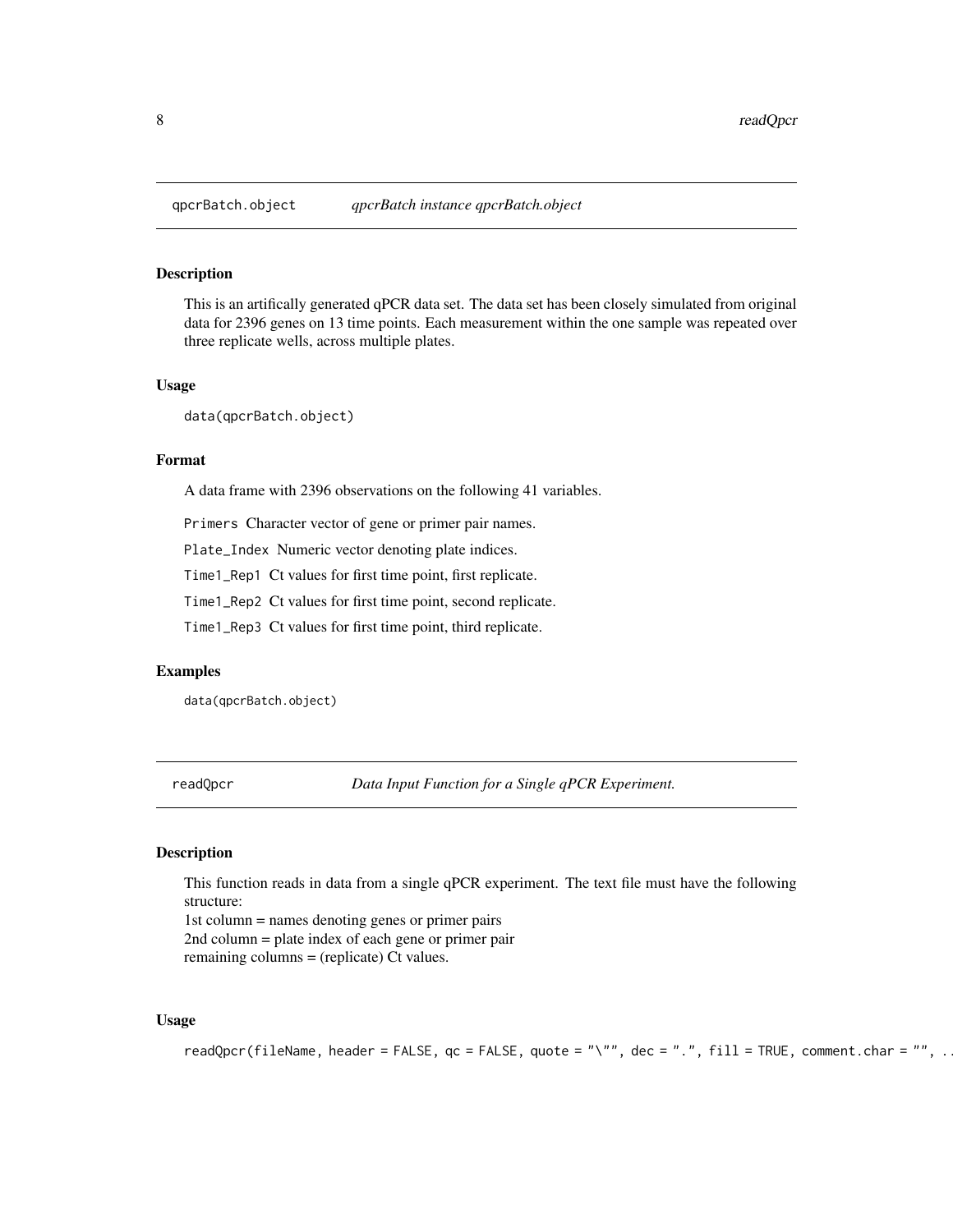#### readQpcr 99 and 200 million and 200 million and 200 million and 200 million and 200 million and 200 million and 200 million and 200 million and 200 million and 200 million and 200 million and 200 million and 200 million an

## Arguments

| fileName     | Character string.                                                                                                                                 |
|--------------|---------------------------------------------------------------------------------------------------------------------------------------------------|
| header       | Logical value, TRUE if the file contains the names of the variables as its first<br>line.                                                         |
| qc           | Logical value, TRUE if a QC filter $ctQc$ should be applied to the data.<br>If $qc = F$ , the replicate Ct values will be averaged.               |
| quote        | Set of quoting characters. To disable quoting, set quote $=$ "". See scan for<br>behaviour on quotes embedded in quotes.                          |
| dec          | Character used for decimal points.                                                                                                                |
| fill         | Logical value, TRUE if in case rows have unequal length, blank fields are im-<br>plicitly added. See read. table.                                 |
| comment.char | Character vector of length one containing a single character or an empty string.<br>Use "" to turn off the interpretation of comments altogether. |
| $\cdots$     | further arguments to be passed to read. table.                                                                                                    |

## Details

Note: the majority of arguments to readQpcr are identical to those supplied to read.table. These have been included to give the user greater control over data input, should the data deviate from a standard tab-delimited file structure. For a standard tab-delimited text file (without column headings), specifying the fileName should be sufficient.

## Value

A [qpcrBatch](#page-6-1) object.

## Author(s)

Jess Mar <jess@jimmy.harvard.edu>

## See Also

[readQpcrBatch](#page-9-1), [ctQc](#page-0-0)

## Examples

## onerun.data <- readQpcr("singleQpcrRun.txt")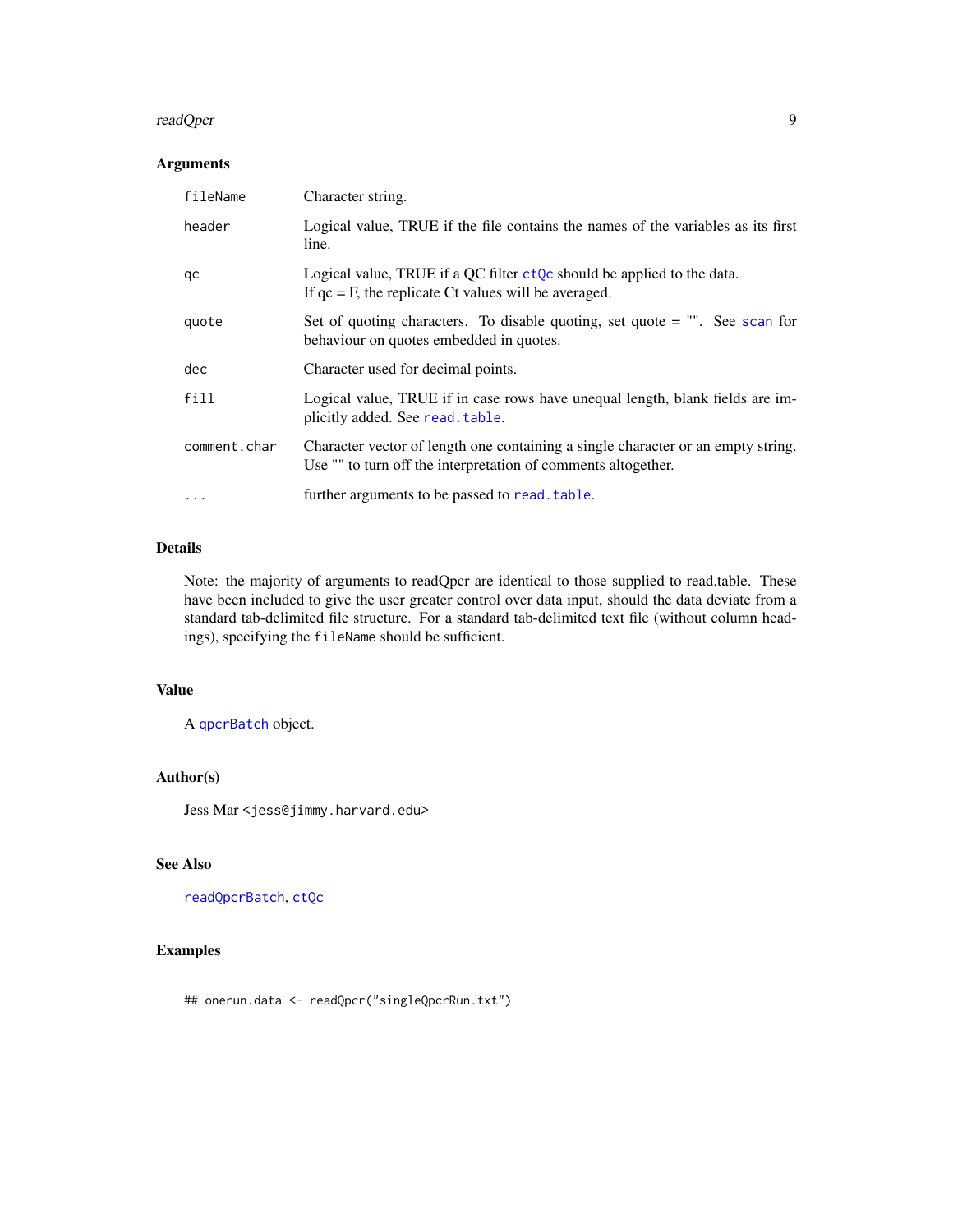<span id="page-9-1"></span><span id="page-9-0"></span>

This function reads in data from multiple qPCR experiments from the one batch. Each text file in the batch must meet the structure required by [readQpcr](#page-7-1).

Note: In order to qualify as a batch, it is assumed that the same set of primers are being analyzed in each experiment.

#### Usage

```
readQpcrBatch(..., filenames = character(), header = FALSE, qc = FALSE)
```
#### Arguments

| $\cdot \cdot \cdot$ | Filenames separated by a comma.                                                                                                                  |
|---------------------|--------------------------------------------------------------------------------------------------------------------------------------------------|
| filenames           | Character vector specifying file names.                                                                                                          |
| header              | Logical value. TRUE if the file contains the names of the variables as its first<br>line.                                                        |
| qc                  | Logical value, TRUE if a QC filter $ctQc$ should be applied to the data.<br>If $qc = F$ , the replicate Ct values will be averaged. See $ctQc$ . |

## Details

If the function is called with no arguments readQpcrBatch() all the files in the working directory are read and put into a [qpcrBatch](#page-6-1) object. All files must conform to the following structure: 1st column = names denoting genes or primer pairs 2nd column = plate index of each gene or primer pair remaining columns = (replicate) Ct values

Note: the majority of arguments to readQpcr are identical to those supplied to read.table. These have been included to give the user greater control over data input, should the data deviate from a standard tab-delimited file structure. For a set of standard tab-delimited text files (without column headers), specifying the filenames should be sufficient.

## Value

A [qpcrBatch](#page-6-1) object.

## Author(s)

Jess Mar <jess@jimmy.harvard.edu>

#### See Also

[ctQc](#page-0-0), [readQpcr](#page-7-1), [setwd](#page-0-0)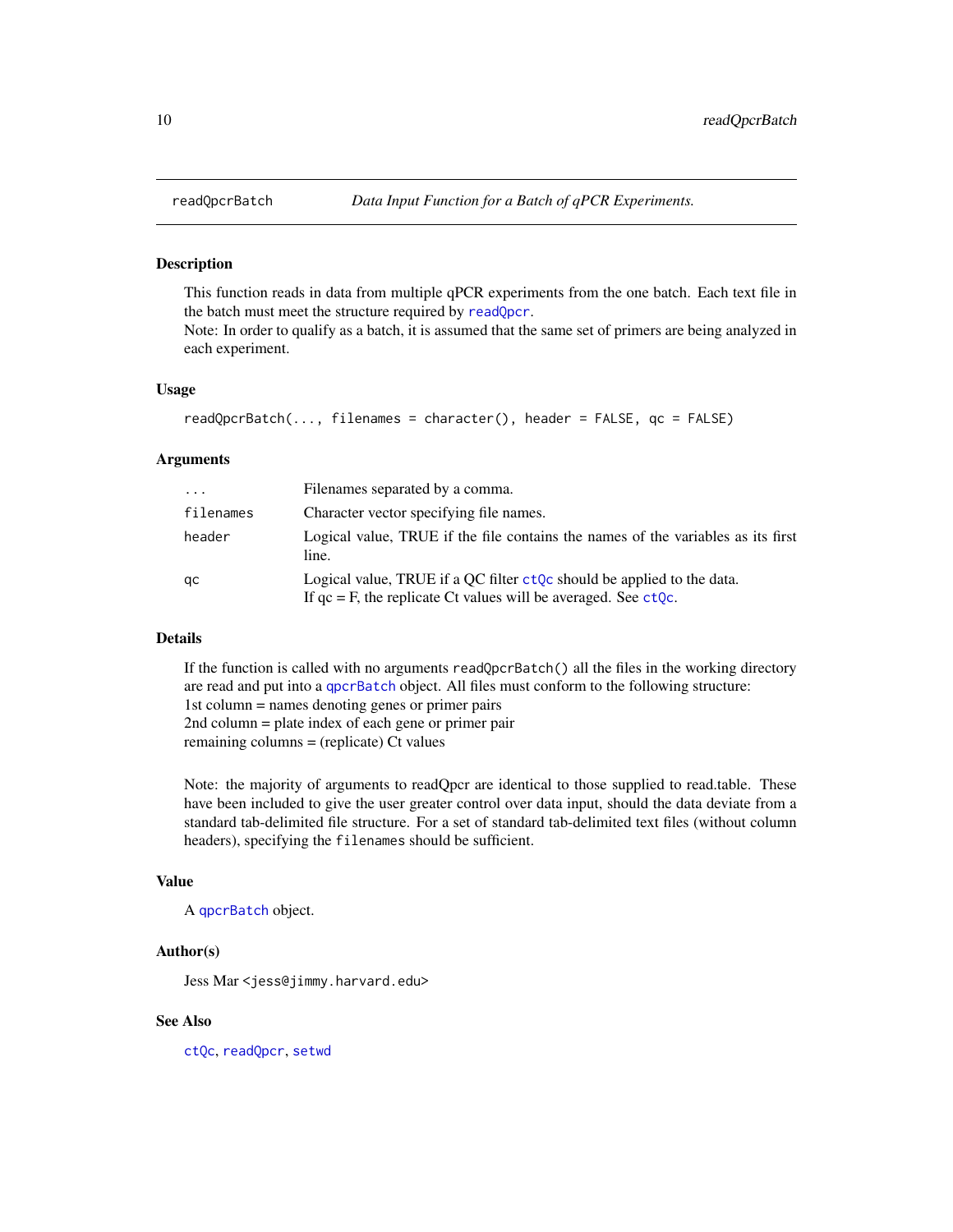#### <span id="page-10-0"></span>writeQpcr 11

## Examples

```
## myBatch <- readQpcrBatch()
```
<span id="page-10-1"></span>writeQpcr *Writes qpcrBatch object out to a File.*

#### Description

This function writes a [qpcrBatch](#page-6-1) out to a tab-delimited text file. [writeQpcr](#page-10-1) can be used to write out the normalized qPCR data out to an external file.

## Usage

writeQpcr(qBatch, fileName, ...)

## Arguments

| qBatch                  | A gpcrBatch object.                                  |
|-------------------------|------------------------------------------------------|
| fileName                | Character string specifying name of the output file. |
| $\cdot$ $\cdot$ $\cdot$ | Extra arguments to be passed to write, table.        |

## Details

Function creates a tab-delimited text file with three columns, 1st column = names denoting genes or primer pairs 2nd column = plate index 3rd column = normalized Ct value

## Author(s)

Jess Mar <jess@jimmy.harvard.edu>

## References

Mar J et al. Data-driven Normalization Strategies for qPCR Data. Technical Report, 2008.

## See Also

[write.table](#page-0-0)

#### Examples

## writeQpcr(qpcrBatch.object, "output1.txt")